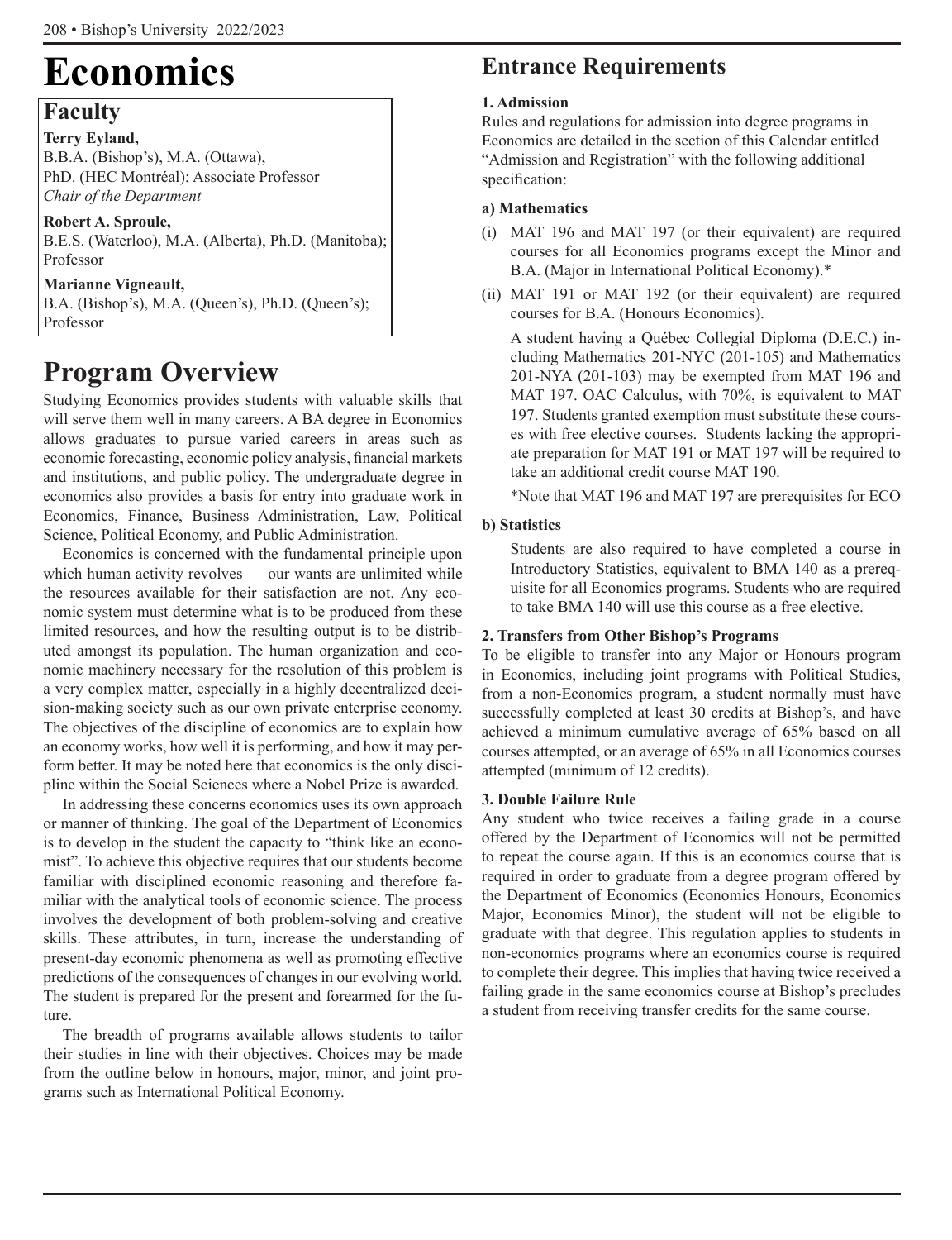## **Programs in Economics**

### **Honours Economics (63 credits)** HONECO

The Honours B.A. program in Economics consists of 120 credits + ILT104 (1 lab credit). In order to register in the Honours program students must have completed at least 12 credits in ECO, BMA or EMA (Quantitative Methods) courses. In order to graduate with an Honours B.A. degree in Economics, students must maintain an average of at least 75% in all ECO and EMA courses. Requirements of the program are:

| $\mathbf{F}$ and $\mathbf{F}$ and $\mathbf{F}$ and $\mathbf{F}$ are $\mathbf{F}$ and $\mathbf{F}$ and $\mathbf{F}$ and $\mathbf{F}$ and $\mathbf{F}$ are $\mathbf{F}$ and $\mathbf{F}$ are $\mathbf{F}$ and $\mathbf{F}$ are $\mathbf{F}$ and $\mathbf{F}$ are $\mathbf{F}$ and $\mathbf{F}$ are |  |
|--------------------------------------------------------------------------------------------------------------------------------------------------------------------------------------------------------------------------------------------------------------------------------------------------|--|
|                                                                                                                                                                                                                                                                                                  |  |
|                                                                                                                                                                                                                                                                                                  |  |
|                                                                                                                                                                                                                                                                                                  |  |
|                                                                                                                                                                                                                                                                                                  |  |
|                                                                                                                                                                                                                                                                                                  |  |

### **Total 120 credits + ILT104 (1 lab credit)**

*\* For students in higher-credit programs, the number of credits in this category are adjusted accordingly. At least 12 credits in this category must be earned outside of the Department of Economics.*

*\*\* Up to 9 of the total required credits in this category can be met, with departmental approval, by a selection of courses in cognate areas.*

### **Information Retrieval**

| ILT 104 | Information Retrieval and Evaluation Skills |
|---------|---------------------------------------------|
|         | for the Social Sciences                     |

### **Quantitative Methods**

| <b>BMA141</b> | Statistical Analysis for Business Decisions II |
|---------------|------------------------------------------------|
| EMA 261       | Econometrics I                                 |

### **Mathematics**

| MAT 196        | Finite Mathematics for Business Students |
|----------------|------------------------------------------|
| plus:          |                                          |
| <b>MAT 191</b> | Calculus I                               |
| <b>MAT 192</b> | Calculus II                              |
| <b>OR</b>      |                                          |
| <b>MAT 197</b> | Calculus for Business and Economics and  |
| EMA 262        | <b>Mathematical Economics</b>            |
|                |                                          |

### **Required courses in Economics**

- ECO 102 Principles of Economics: Microeconomics
- ECO 103 Principles of Economics: Macroeconomics
- ECO 208 Intermediate Microeconomics I
- ECO 209 Intermediate Microeconomics II
- ECO 212 Intermediate Macroeconomics
- ECO 342 Advanced Macroeconomics
- ECO 343 Advanced Microeconomics
- ECO 361 Applied Economic Analysis

For those Economics Honours students who intend to proceed to graduate school, the following additional courses in Mathematics are strongly recommended:

| <b>MAT 206</b> | Advanced Calculus I                     |
|----------------|-----------------------------------------|
| <b>MAT 207</b> | <b>Advanced Calculus II</b>             |
| <b>MAT108</b>  | Matrix Algebra                          |
| <b>MAT 209</b> | Linear Algebra                          |
| <b>MAT 313</b> | Introduction to Probability             |
| <b>MAT 314</b> | Introduction to Mathematical Statistics |

As well, it is strongly recommended that these students take additional courses in Mathematics as electives. Students should also consider a Minor in Mathematics.

## **Major Economics (45 credits)** MAJECO

The Major B.A. program in Economics consists of 120 credits + ILT 104 (1 lab credit). Requirements of the program are:

*\*Up to 6 of the total required credits in this category can be met, with departmental approval, by a selection of courses in cognate areas.*

*\*\*For students in higher-credit programs, the number of credits in this category are adjusted accordingly. At least 15 credits in this category must be earned outside of the Department of Economics.*

### **Information Retrieval**

| ILT $104$ | Information Retrieval and Evaluation Skills |
|-----------|---------------------------------------------|
|           | for the Social Sciences                     |

### **Mathematics (6 credits)**

| MAT 196 | Finite Mathematics for Business Students      |
|---------|-----------------------------------------------|
| MAT 197 | Calculus for Business and Economics <b>OR</b> |
| MAT 191 | Calculus I                                    |
|         | $\alpha$ is a set of the set of $\alpha$      |

### **Quantitative Methods (6 credits)**

| BMA 141 | Statistical Analysis for Business Decisions II |
|---------|------------------------------------------------|
| EMA 261 | Econometrics I                                 |

### **Required Courses in Economics (15 credits)**

| ECO 102        | Principles of Economics: Microeconomics |
|----------------|-----------------------------------------|
| ECO 103        | Principles of Economics: Macroeconomics |
| <b>ECO 208</b> | Intermediate Microeconomics I           |
| ECO 212        | Intermediate Macroeconomics             |
|                |                                         |

ECO 361 Applied Economic Analysis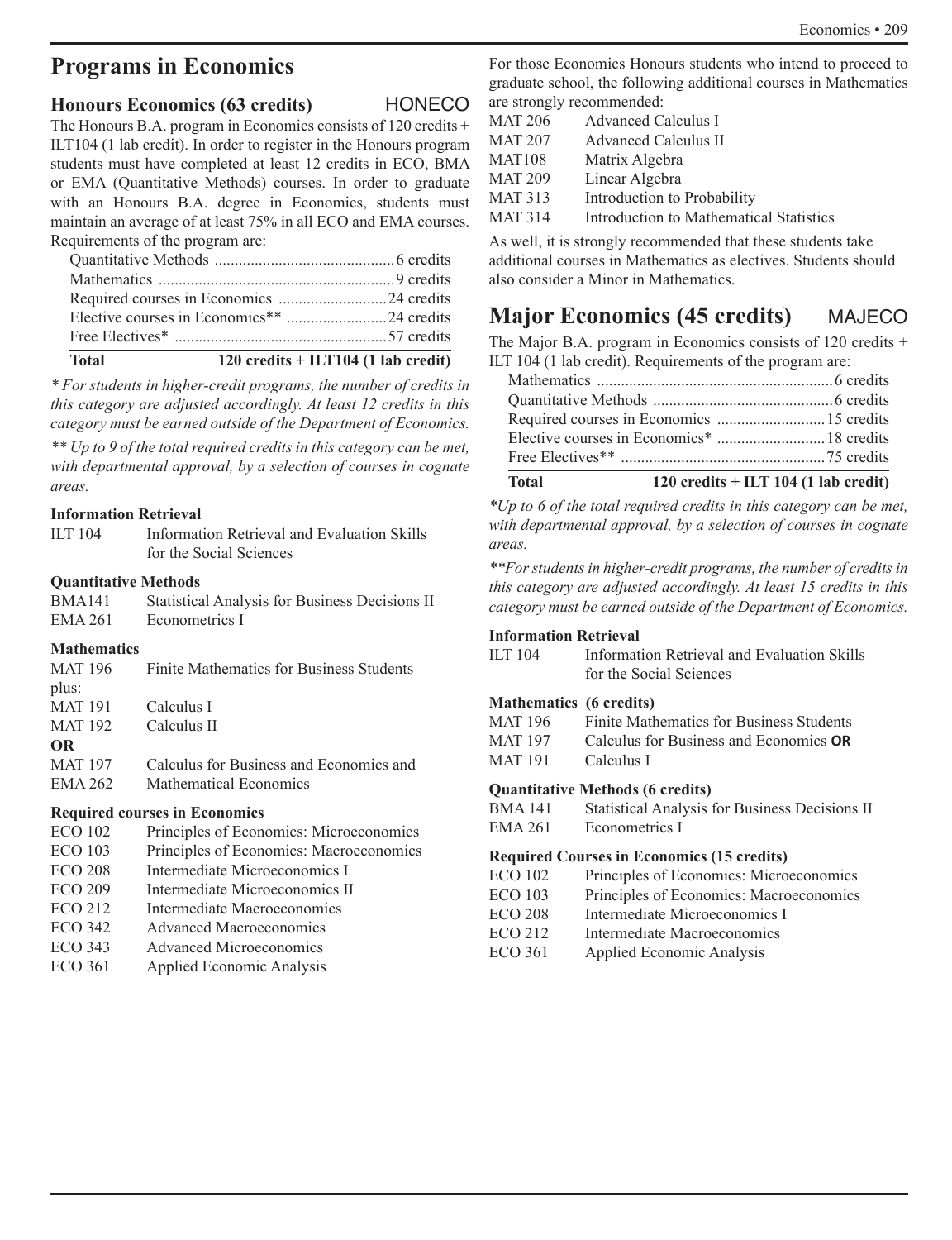# **Concentrations in Economics**

Students wishing to develop expertise in specific areas of Economics can elect to follow a concentration according to the following:

### **Concentration in Business Economics** MAJECB

*Any six of the following:*

ECO 105 Behavioural Economics ECO 200 Money and Banking ECO 204 Labour Economics ECO 217 International Economics ECO 270 Public Economics ECO 305 Game Theory ECO 308 Managerial Economics ECO 322 Real Estate Economics

With departmental approval, students can satisfy up to 6 of the 18-credit requirement from courses in Business

### **Concentration in Public Policy** MAJECP

*Any six of the following*

- Behavioural Economics
- ECO 126 Economics of Crime and Criminal Justice
- ECO 204 Labour Economics
- ECO 217 International Economics ECO 237 Economics of the Environment
- 
- ECO 270 Public Economics
- ECO 336 Contemporary Economic Issues

ECO 337 Ecological Economics

With departmental approval, students can satisfy up to 6 of the 18-credit requirement from courses in other disciplines

## **Concentration in Global Economy** MAJECG

*Any six of the following:*

| <b>ECO 125</b> | Economic Development I: Human Development                       |
|----------------|-----------------------------------------------------------------|
|                | Problems and Policies                                           |
| <b>ECO 175</b> | Economic Geography                                              |
| <b>ECO 180</b> | Contemporary Perspectives in Political Economy                  |
| <b>ECO 217</b> | <b>International Economics</b>                                  |
| <b>ECO 225</b> | Economic Development II: Macroeconomic and                      |
|                | Policy Issues                                                   |
| <b>ECO 237</b> | Economics of the Environment                                    |
| <b>ECO 180</b> | Contemporary Perspectives in Political Economy                  |
| <b>ECO 337</b> | <b>Ecological Economics</b>                                     |
|                | With departmental approval, students can satisfy up to 6 of the |

18-credit requirement from courses in other disciplines

### **Minor in Economics (24 credits)** MINECO

A minor in Economics consists of any 24 credits\* in Economics including ECO 102 and ECO 103, plus ILT 104 or its equivalent. Students considering a minor in Economics should consult the Chairperson of the Department. If Economics is required as a Cognate in another program, economics courses so taken will also be counted towards the minor. The course BMA 141: Statistical Analysis for Business Decisions II can be included within the required 24 credits.

*\*Up to 3 of the total required credits in this category can be met, with departmental approval, by a selection of courses in cognate areas such as Business Administration, Mathematics, Computer Science, and Political Studies.*

### **Honours in International**

### **Political Economy (60 credits)** HONPEC

These programs are offered jointly by the Departments of Economics and Politics and International Studies. As an area of academic inquiry, International Political Economy examines the relations between modes of production and distribution in the private and public spheres. Note that, in light of the impacts of globalization pressures on the political economies of the state, these programs have a decidedly international focus.

The Honours program in International Political Economy consists of at least 60 credits, with 30 credits drawn from Politics and International Studies and 30 from Economics.

To enter or continue in an Honours program, students must normally obtain and sustain a cumulative average of 75 % in the Politics and International Studies and Economics courses. Honours students who do not fulfill the above requirements will automatically revert to the Major program. To be awarded Honours at graduation, students must be registered in the Honours program at Bishop's during their last thirty (30) credits of study. Honours standing at graduation will be determined by the students overall record in the Honours program.

### **Economics Requirements (30 credits)**

### **Required Courses in Economics (15 credits):**

- ECO 102 Principles of Economics: Microeconomics
- ECO 103 Principles of Economics: Macroeconomics
- ECO 212 Intermediate Macroeconomics

ECO 270 Public Economics

*One of the following courses:*

| <b>ECO 125</b> | Economic Development I: Human Development      |
|----------------|------------------------------------------------|
|                | Problems and Policies                          |
| <b>ECO</b> 175 | Economic Geography                             |
| <b>ECO 180</b> | Contemporary Perspectives in Political Economy |
| <b>ECO 217</b> | <b>International Economics</b>                 |
| <b>ECO 251</b> | History of Economic Thought I                  |
|                |                                                |

### **Elective Courses in Economics (15 credits):**

The remaining 15 credits to be taken from any area of Economics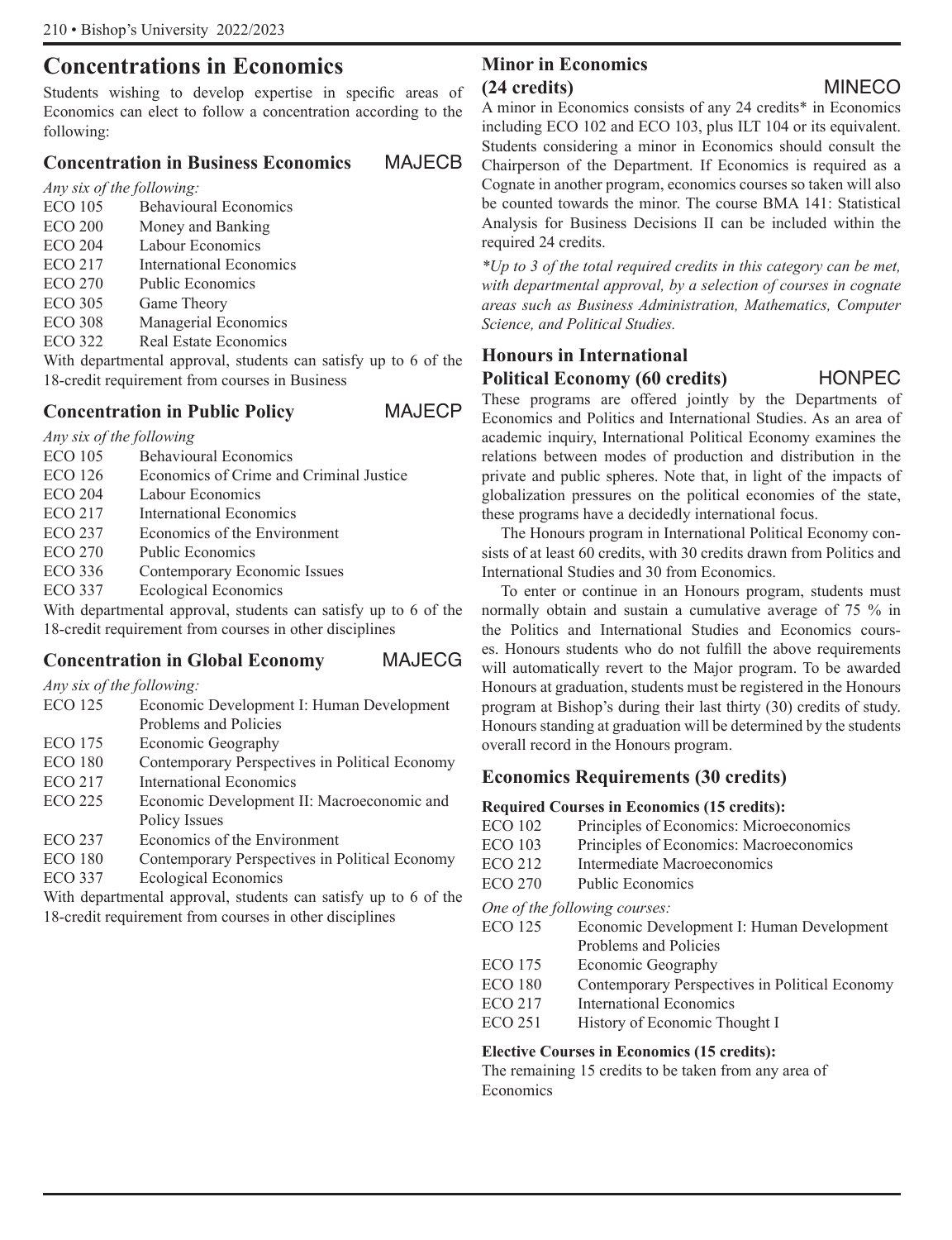### **Politics and International Studies Requirements (30 credits)**

### **Required Courses:**

| <b>POL</b> 101 | Introduction to Comparative Politics           |
|----------------|------------------------------------------------|
| <b>POL 140</b> | Introduction to International Relations        |
| POL 240        | International Political Economy                |
| <b>POL 361</b> | Techniques of Empirical Research               |
| Plus two of:   |                                                |
| POL 229        | History of Political Philosophy - Modern       |
| POL 235        | American Political Economy                     |
| POL 241        | International Affairs                          |
| POL 242        | International Organizations                    |
| <b>POL 317</b> | Globalization and the Canadian State           |
| POL 344        | Politics of International Trade and Investment |
| POL 346        | Politics of Global Finance                     |
| Plus:          |                                                |

One POL 400 level course

*Plus Free Elective Courses in Politics and International Studies:*

*9 credits (3 POL courses)*

*Note that some of these courses may have prerequisites or, alternatively, require permission from the instructor.*

*To enter and remain in the Honours program, students must normally attain a cumulative average of 75% in program courses. Honours students who do not meet this average requirement at graduation will automatically revert to the Major program.*

### **Major in International Political Economy (48 credits)** MAJPEC

The B.A. Major Program in International Political Economy consists of at least 48 credits, with 24 credits drawn from Politics and International Studies and 24 from Economics.

### **Economics Requirements (24 credits)**

### **Required Courses in Economics (9 credits):**

ECO 102 Principles of Economics: Microeconomics

ECO 103 Principles of Economics: Macroeconomics

*One of the following courses:*

ECO 125 Economic Development I: Human Development Problems and Policies ECO 175 Economic Geography ECO 180 Contemporary Perspectives in Political Economy ECO 217 International Economics ECO 251 History of Economic Thought I

### ECO 270 Public Economics

### **Elective Courses in Economics (15 credits):**

The remaining 15 credits to be taken from any area of Economics

## **Politics and International Studies Requirements (24 credits)**

### **Required Courses:**

| <b>POL</b> 101 | Introduction to Comparative Politics           |
|----------------|------------------------------------------------|
| <b>POL</b> 140 | Introduction to International Relations        |
| <b>POL 240</b> | International Political Economy                |
| Plus two of:   |                                                |
| POL 229        | History of Political Philosophy - Modern       |
| POL 235        | American Political Economy                     |
| POL 241        | International Affairs                          |
| POL 242        | International Organizations                    |
| <b>POL 317</b> | Globalization and the Canadian State           |
| POL 344        | Politics of International Trade and Investment |
| POL 346        | Politics of Global Finance                     |
|                |                                                |

*Plus Free Elective Courses in Politics and International Studies: 9 credits (3 POL courses)*

*Note that some of these courses may have pre-requisites or, alternatively, require permission from the instructor.*

## **List of Courses**

**ECO 100 Economic Life/ Economic Society 3-3-0** An historical and descriptive approach to understanding how economic activity and the modern economy can be understood from the broader social context in which human beings interact. The course provides an introduction to the study of economic relationships and economic society.

#### **ECO 102 Principles of Economics: Microeconomics 3-3-0** A general introduction to the study of Economics and the nature of economic problems. Of primary concern is the behaviour of individual consumers and firms in particular markets, and the results of their actions as they appear in production, sales, costs, prices, wages, interest and profits.

#### **ECO 103 Principles of Economics: Macroeconomics 3-3-0** A general introduction to the study of Economics and the nature of economic problems. The course is largely concerned with the determinants of the level of national income, employment and the accompanying stabilization problems — all in a Canadian context.

#### **ECO 105 Behavioural Economics 3-3-0**

This course introduces students to the relatively new field of behavioural economics. It goes beyond the rational behaviour seen in typical economics courses and studies models that are combined with psychologically plausible assumptions of behaviour. Topics will include choice under risk and uncertainty, bounded rationality, intertemporal choice, behavioural choice, behavioural game theory, procrastination, altruism, and reciprocity.

### **ECO 109 Economic Policy 3-3-0**

Economics is studied for its policy implications. This course will examine problems, policies, institutions, and controversies in public policy regarding the economy in Canada from both an analytical and a historical perspective.

### **ECO 115 The Making of Economic Society 3-3-0**

A non-technical introduction to the history of the development of the modern market economy, from its beginnings in Medieval Europe up to the Twenty-first Century. An exploration of the economic events, resources, institutions, ideas and technologies that have shaped the evolution of Western civilization and led to the westernization of the global economy.

### **ECO 118 Canadian Economic Development I 3-3-0**

A study of historical factors which have determined Canada's present economic structure, from the first penetration of European civilization into what is now the territory of Canada, to the dawn of the 20th century. Topics include the staple export industries (e.g. fur, fish, lumber, wheat, minerals, newsprint, energy), agriculture, changes in technology, state administration and policy, foreign investment.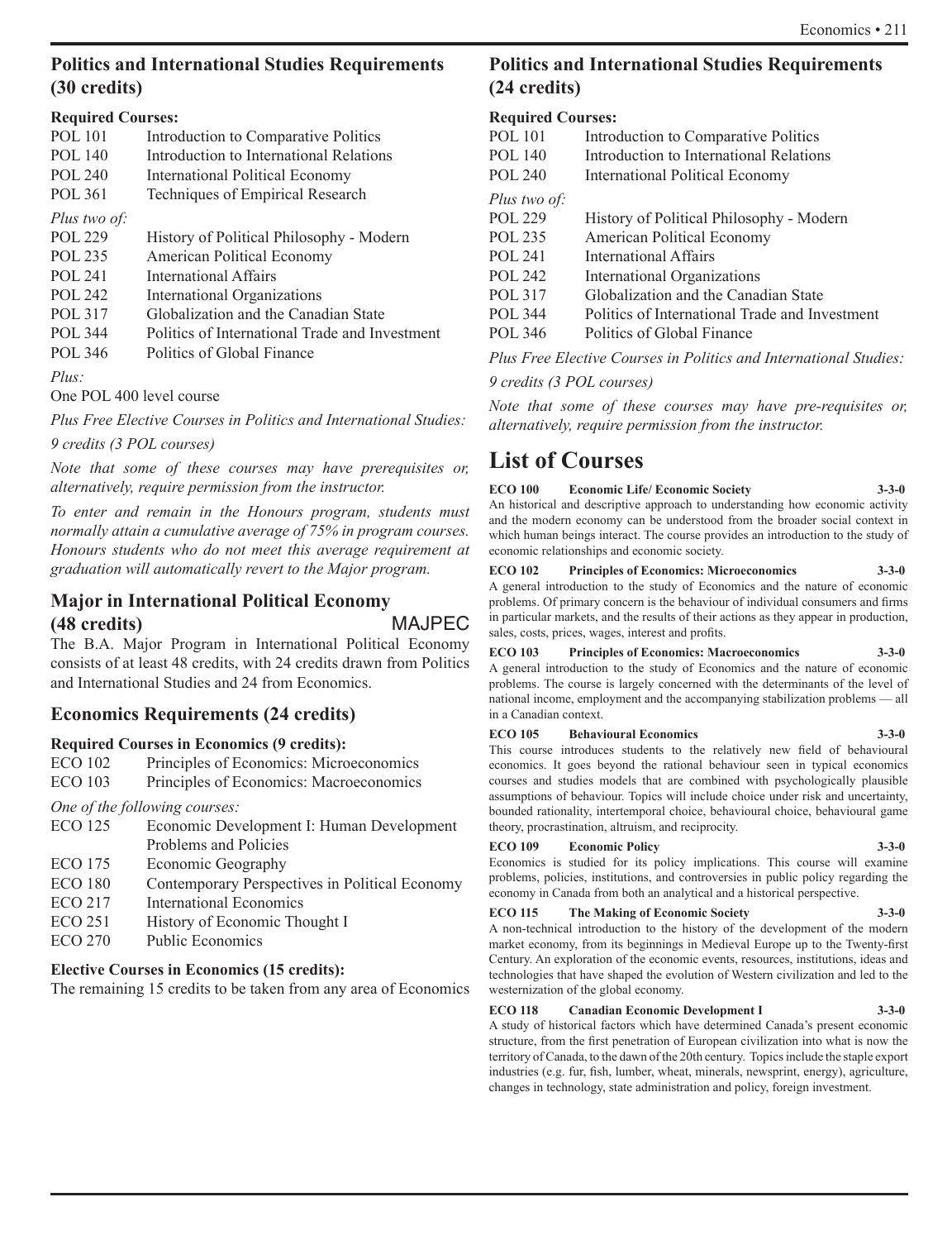#### **ECO 119 Canadian Economic Development II 3-3-0**

A study of historical factors of the 20th century which have shaped the development of the modern Canadian economy including staple industries, agriculture, energy, crown corporations and other financial and political institutions, federalprovincial relations, regionalism, industrial organization, technical change, foreign investment and transnational firms, international trade, and globalization. *Prerequisites: ECO 102*

#### **ECO 125 Economic Development I:**

**Human Development Problems and Policies 3-3-0** The course provides an introduction to the concept of economic development and an analysis of domestic problems facing developing countries, including poverty and inequality, population growth, education, rural development, unemployment, and the environment.

#### **ECO 126 Economics of Crime and Criminal Justice 3-3-0** This course discusses the economic elements underlying the behaviour of

criminals, victims, and law enforcement agencies. Major topics covered include the supply of crime by criminals, the demand for crime prevention by victims, and public policy issues like crime control, and the allocation of criminal justice resources.

#### **ECO 131 A History of Major Economic Events: 1750 to the present 3-3-0**

This course is a non-technical introduction to some of the basic concepts of economics through an historical review of the most important economic events of the last two hundred years. A variety of topics are discussed from the Industrial Revolution in Great Britain, the Great Depression, the construction of Europe, to the most recent Financial Crises that led to the Great Recession. Special attention is given to the parallels that can be drawn from past economic events with current ones.

### **ECO 175 Economic Geography 3-3-0**

The production of, and trade in, goods and services vary by city, region, and country. In recent years, these spatial variations have widened in some cases, and narrowed in others. But common to all are the drivers-of-change. These include major geo-political events, the adoption of innovative cost-saving practices, and the creation and evolution of entrepreneurial networks and industrial clusters. This course will explore the key elements of these dynamics, and explore the ongoing debate about the appropriate role of government in an increasingly-globalized world.

*This course is cross-listed with ESG 175.*

#### **ECO 180 Contemporary Perspectives in Political Economy 3-3-0**

This course develops core contemporary perspectives in political economy within an international context. This course is neither a course in political science nor a course in economics, but rather a course that stresses the interaction of the two disciplines.

*Students who received credit for ECO280 cannot receive credit for ECO180*

### **ECO 200 Money and Banking 3-3-0**

Nature and functions of money and credit, financial institutions, commercial and central banking in the Canadian economy. Aims, instruments, and effectiveness of monetary policy. *Prerequisite: ECO 103*

### **ECO 204 Labour Economics 3-3-0**

An analysis of the demand for and the supply of labor, wage differentials, and wage structures, as well as an analysis of the effects of unions, and the rationale for current supply-side or passive employment policies in Canada and other OECD countries.

*Prerequisites: ECO 102*

#### **ECO 206 Agricultural Economics 3-3-0**

Application of microeconomics principles to the problems of agricultural production and resource use, agricultural supply and demand analysis, price determination, market structure and income distribution in competitive and imperfectly competitive markets. *Prerequisites: ECO 102, ECO 103*

#### **ECO 208 Intermediate Microeconomics I 3-3-0**

Consumer theory, production and cost theory, output and price determination by market structures, introduction to game theory, general equilibrium analysis, choice under uncertainty and imperfect information. *Prerequisites: ECO 102, MAT 196 and MAT 197 or equivalent.*

### **ECO 209 Intermediate Microeconomics II 3-3-0**

Consumer Theory, Decision Theory under Risk and Uncertainty, Information, and Microeconomic applications. *Prerequisites ECO 208*

#### **ECO 210 Economics and the Law 3-3-0**

#### An introduction to the application of economic principles and methodology to a variety of legal problems with particular emphasis on the theory of property rights and the allocation of resources. Problems under imperfect information, such as the principal-agent problem, the "market for lemons," job market signaling and screening, are also discussed.

*Prerequisite: ECO 102*

#### **ECO 212 Intermediate Macroeconomics 3-3-0**

This course examines business cycles, monetary and fiscal stabilization policies, unemployment and labour market frictions, inflation, exchange rate determination, exchange rate systems, and introduction to economic growth. *Prerequisites: ECO 103*

#### **ECO 217 International Economics 3-3-0**

The course provides an introduction to international economics. The first half of the course examines trade theory and policy, including the Classical and modern theories of international trade, policies restricting trade, and international trade liberalization. The second half of the course examines international monetary economics, including foreign exchange markets, exchange rate determination, and open-economy macroeconomic policy.

*Prerequisites: ECO 102 and ECO 103*

#### **ECO 224 Sports Economics 3-3-0**

The course applies microeconomic principles to analyze sports. Among the topics covered are the market for sports, the market for talent, pricing decisions, labour relations, and the role of public policy. The field draws from several important subfields of microeconomics, including game theory, industrial organization, public economics, labour economics, and the economics of information. *Prerequisites: ECO 102*

#### **ECO 225 Economic Development II:**

**Macroeconomic and Policy Issues 3-3-0** An introduction to models of economic growth. An analysis of international issues facing developing countries: international trade and trade policy, foreign inventment and foreign aid, the balance of payments, and third world debt. An introduction to the techniques of evaluating development projects.

*Prerequisites: ECO 102 and ECO 103*

#### **ECO 236 Contemporary Economic Issues 3-3-0**

Application of tools of economic analysis to selected issues and problems in Canada.

#### **ECO 237 Economics of the Environment 3-3-0**

Application of concepts and methods of economic analysis to environmental problems. Pros and cons of selected policies for environmental protection. Economic growth and environmental decay. Private vs social costs of environmental decay.

#### **ECO 251 History of Economic Thought I 3-3-0**

An introductory analysis of the methodological foundations of the more prominent schools of thought within mainstream Economics. This is a seminar course, and students are required to prepare one or more essays. *Prerequisites: ECO 102 and ECO 103*

*Offered in rotation with ECO 180*

#### **ECO 260 Topics of Applied Economics 3-3-0**

Content of this course varies year by year. The topics are determined by the instructor of the course. A writing component is emphasized in this course. *Prerequisite: ECO 102, ECO 103*

#### **ECO 270 Public Economics 3-3-0**

This course examines key policy issues related to government expenditure and taxation. Topics covered include the rationale for government provision of goods in a market economy, public choice, fiscal federalism, cost-benefit analysis, and an analysis of tax incidence and efficiency. *Prerequisites: ECO 102*

#### **ECO 305 Game Theory with Applications to Economics 3-3-0**

Game Theory studies the causes and consequences of the actions of decisionmakers who are aware that their choices affect each other. The theory includes: non-cooperative games, cooperation and reputation, and dynamic games. Applications include: bargaining, auctions, industrial organization, asymmetric information, and social choice theory (the economics of democratic institutions). *Prerequisites ECO 208*

#### **ECO 308 Managerial Economics 3-3-0**

An introduction to the principal topics in managerial economics. These include decision-making under uncertainty, demand analysis and estimation, cost analysis and estimation, and pricing theory and practices. *Prerequisites: ECO 208 and BMA 141*